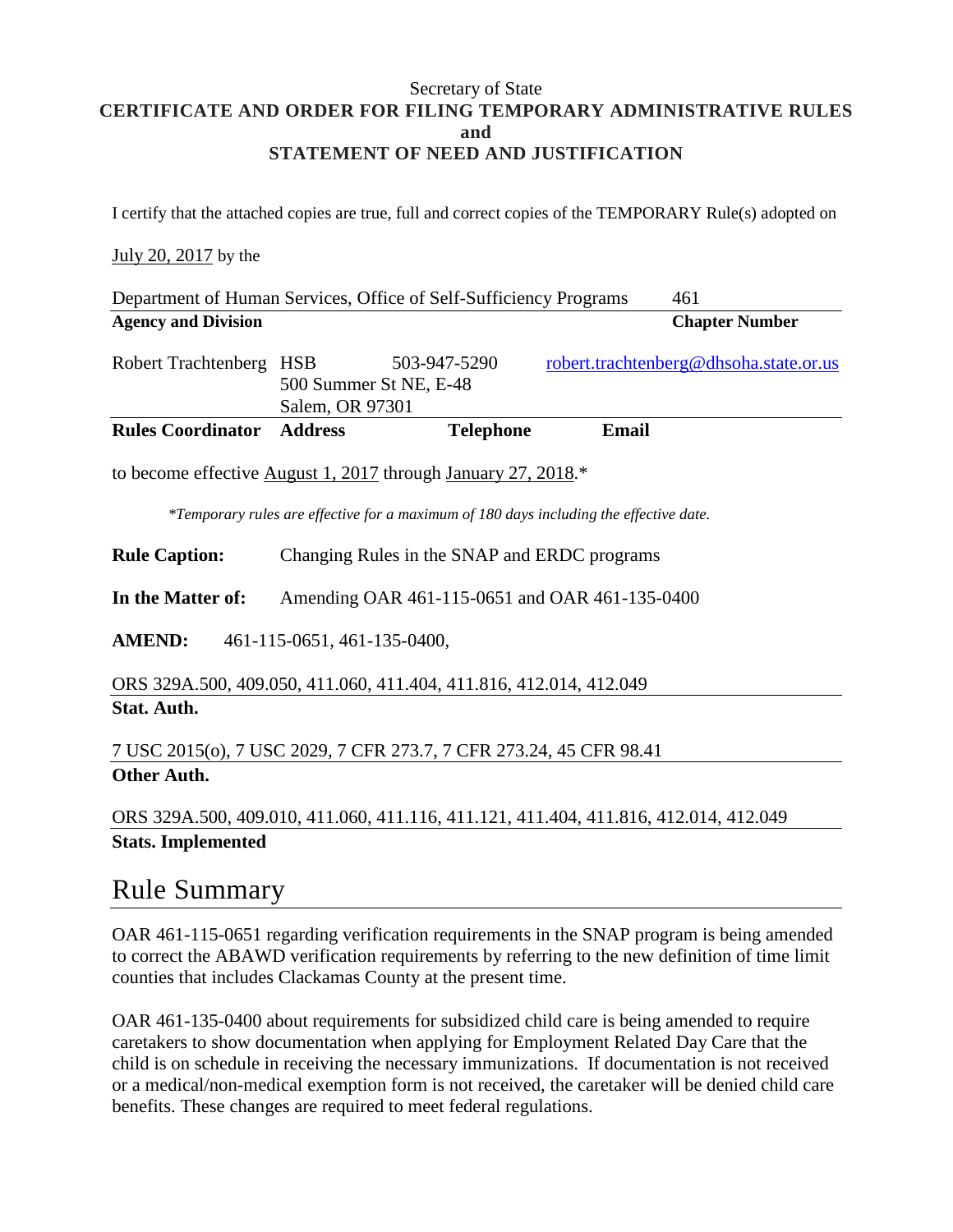The rule text showing changes is available at [http://www.dhs.state.or.us/policy/selfsufficiency/ar\\_temporary.htm.](http://www.dhs.state.or.us/policy/selfsufficiency/ar_temporary.htm)

## Need for the Rules

OAR 461-115-0651 needs to be amended to correct the ABAWD verification requirements by referring to the new definition of time limit counties that includes Clackamas County at the present time.

OAR 461-135-0400 needs to be amended to comply with federal regulations for child care settings by requiring caretakers to show documentation when applying for Employment Related Day Care that the child is on schedule in receiving the necessary immunizations. If documentation is not received or a medical/non-medical exemption form is not received, the caretaker will be denied child care benefits.

## Documents Relied Upon

United States Department of Agriculture, Food and Nutrition Service, ABAWD Time Limit Policy and Program Access, November 19, 2015, available at [http://www.fns.usda.gov/sites/default/files/snap/ABAWD-Time-Limit-Policy-and-Program-](http://www.fns.usda.gov/sites/default/files/snap/ABAWD-Time-Limit-Policy-and-Program-Access-Memo-Nov2015.pdf)[Access-Memo-Nov2015.pdf](http://www.fns.usda.gov/sites/default/files/snap/ABAWD-Time-Limit-Policy-and-Program-Access-Memo-Nov2015.pdf)

Oregon Health Authority, Oregon Immunization Program website available at<http://www.oregon.gov/oha/ph/PreventionWellness/VaccinesImmunization/Pages/Index.aspx>

Oregon Health Authority, OAR 333-050-0040 available at [http://arcweb.sos.state.or.us/pages/rules/oars\\_300/oar\\_333/333\\_050.html](http://arcweb.sos.state.or.us/pages/rules/oars_300/oar_333/333_050.html)

# Justification of Temporary Rules

The Department finds that failure to act promptly by amending OAR 461-115-0651, will result in serious prejudice to the public interest and the Department. The amendment of OAR 461-115- 0651 is needed to properly implement federal requirements that set time limits for SNAP clients in certain Oregon counties, which now include Clackamas County. The Department needs to proceed by temporary rule because the Department is determining eligibility for SNAP clients in Clackamas County on a continuous basis.

The Department finds that failure to act promptly by amending OAR 461-135-0400 will result in serious prejudice to the public interest, children in child care and the Department. The Department needs to proceed by temporary rule to come into compliance with federal regulations and support the health of children in child care, starting August 1, 2017.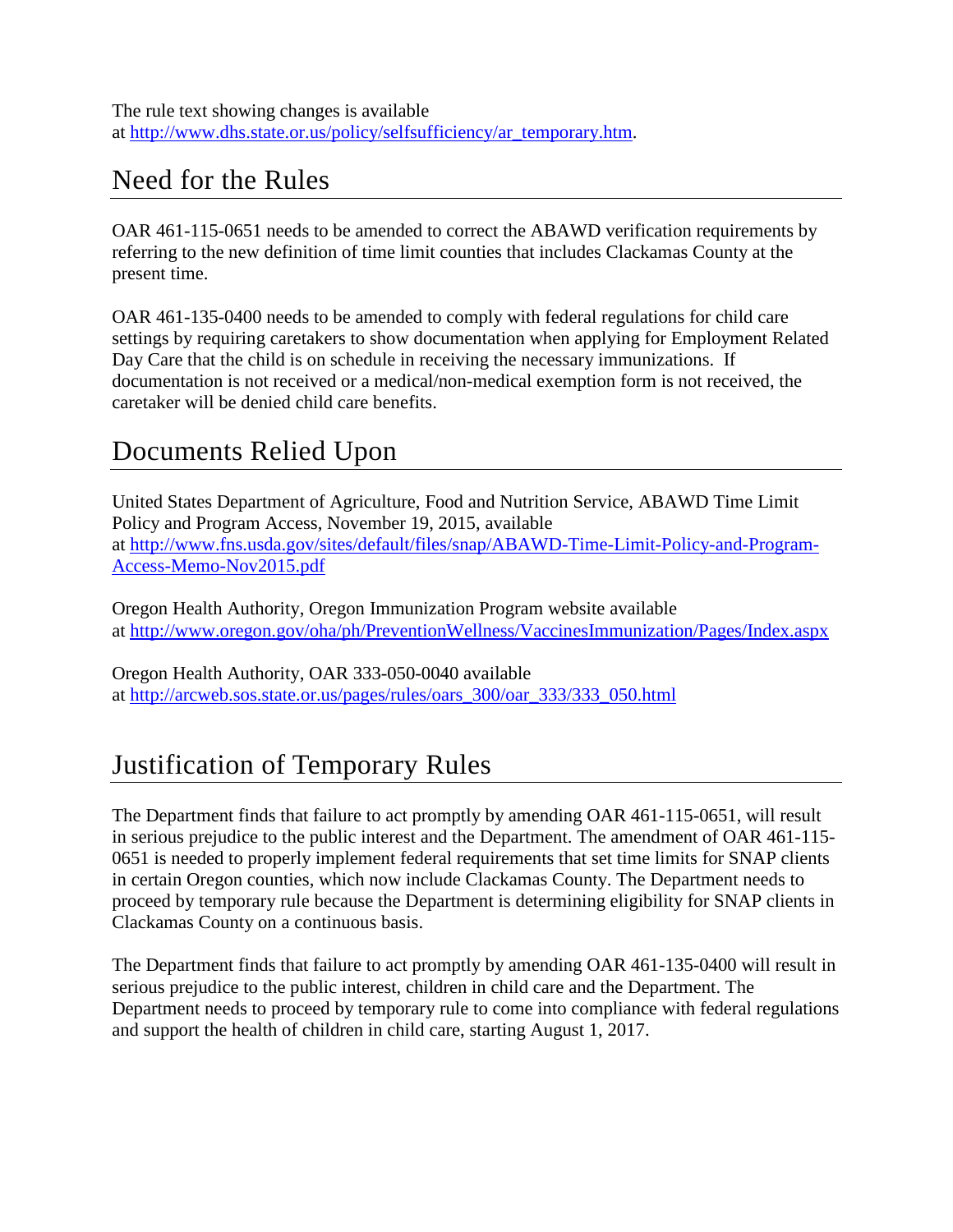Required Verification and When to Verify; SNAP

- (1) The Department must give households at least 10 days to provide required verification.
- (2) All of the following information must be verified when an individual initially applies for SNAP benefits:
	- (a) The identity of the applicant and any authorized representative or alternate payee.
	- (b) Alien status.
	- (c) Social Security Number (SSN) or application for an SSN.
	- (d) Countable income.
	- (e) Medical expenses, if they are used as a deduction.
	- (f) An order to pay child support and the amount actually paid.
	- (g) Any information that is incomplete, inaccurate, inconsistent, or outdated, including unresolved issues that impact *eligibility* (see OAR 461-001-0000) or the benefit amount.
	- (h) For an ABAWD (OAR 461-135-0520) who resides in Multnomah or Washington Countya time limit county (see OAR 461-135-0520):
		- (A) Work hours.
		- (B) The number of *countable months* (see OAR 461-135-0520) used in another state if the individual is applying for food benefits after receiving food benefits in another state.
- (3) All of the following information must be verified when an individual reapplies for SNAP benefits:
	- (a) Countable income.
	- (b) Previously unreported medical expenses, and recurring medical expenses which have changed by more than \$25.
	- (c) Any changes in the legal obligation to pay child support, the obligated amount, and the amount the individual is paying for children that live in a different household group.
	- (d) Any information that is incomplete, inaccurate, inconsistent, or outdated, including unresolved issues that impact *eligibility* or the benefit amount.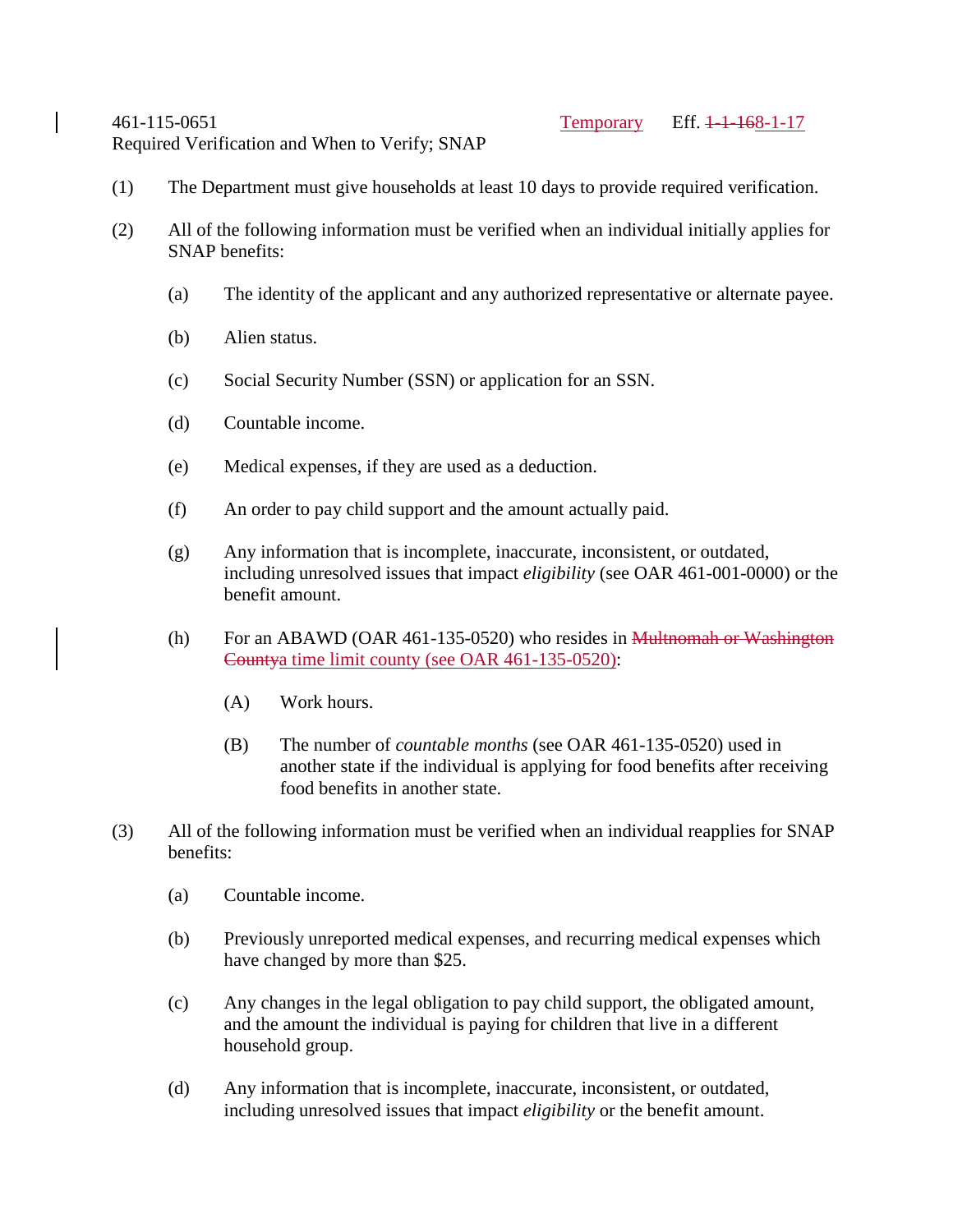- (4) For cases using the Change Reporting System (CRS), each of the following changes reported during the *certification period* (see OAR 461-001-0000) must be verified:
	- (a) A change in source of income, or the amount of stable income has changed by more than \$50.
	- (b) The amount of variable income from any source.
	- (c) Changes in reported medical expenses by more than \$25, and previously unreported medical expenses.
	- (d) Any changes in the legal obligation to pay child support, the obligated amount, and the amount the individual is paying for children that live in a different household group.
	- (e) Any information that is incomplete, inaccurate, inconsistent, or outdated, including unresolved issues that impact *eligibility* or the benefit amount.
- (5) For cases using the Simplified Reporting System (SRS), each of the following changes reported during the *certification period* must be verified in accordance with OAR 461- 170-0103:
	- (a) Alien status and SSN or application for an SSN when a new member joins the *benefit group* (see OAR 461-110-0750).
	- (b) Countable income.
	- (c) Medical expenses, if used as a deduction.
	- (d) An order to pay child support and the amount actually paid, if used as a deduction.
- (6) A claimed expense or cost may be used to determine the SNAP benefit only when the individual provides the required or requested verification.
- (7) In addition to the verification required by sections (2) to (5) of this rule, the income for an individual must be verified every six months for SRS cases certified for twelve months, except those in which every adult member of the filing group (see OAR 461-110-0370) is *elderly* (see OAR 461-001-0015) or an individual with a *disability* (see OAR 461-001- 0015) and has no earned income (NED).

Stat. Auth.: ORS 409.050, 411.060, 411.070, 411.816 Stats. Implemented: ORS 409.050, 411.060, 411.070, 411.081, 411.087, 411.816, 411.825, 411.837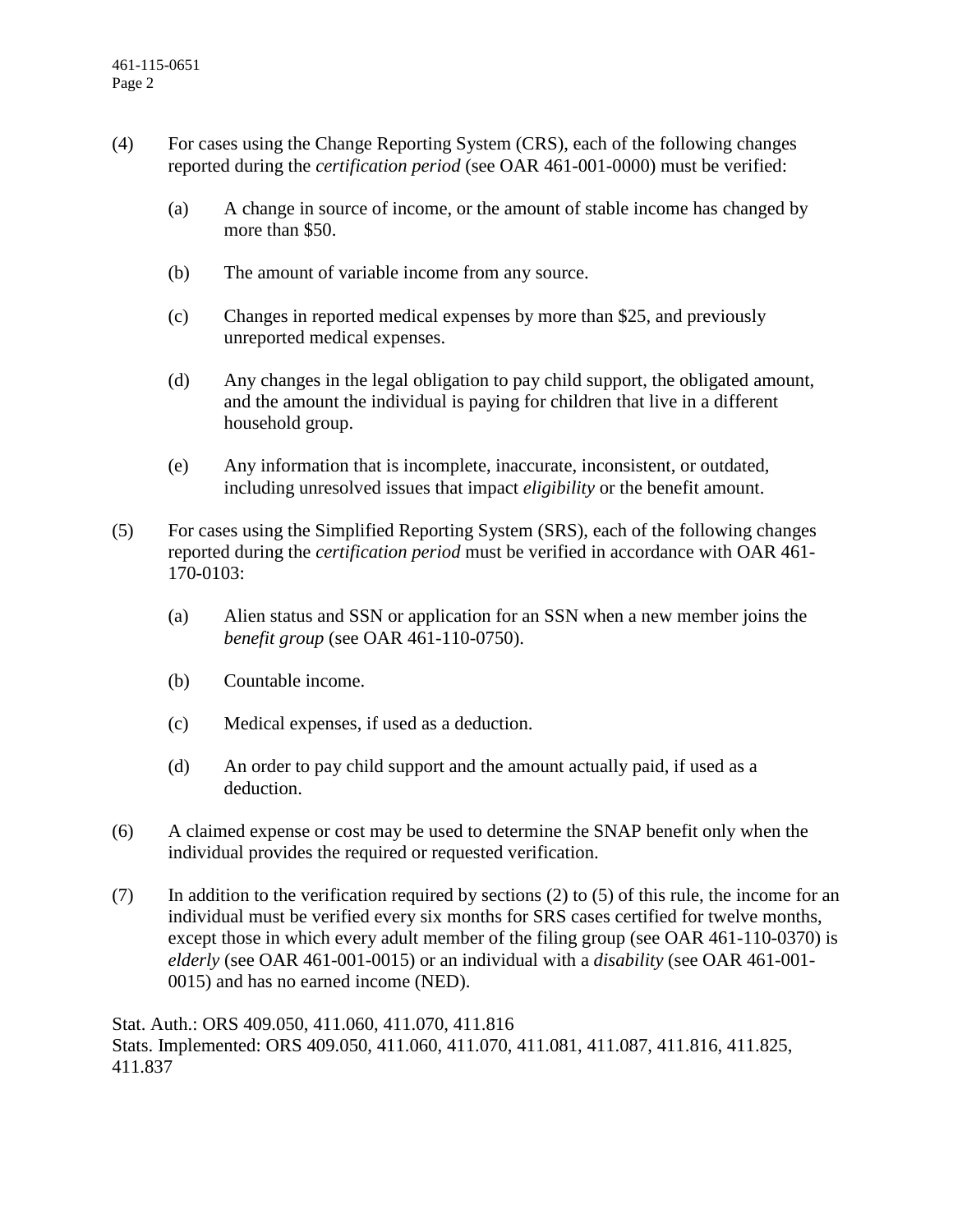- (1) The Department makes payments for child care, including care covered by the ERDC program, subject to the provisions of division 165 of this chapter of rules.
- (2) To be eligible for ERDC, a filing group*filing group* (see OAR 461-110-0310 and 461-110- 0350) must meet the requirements of all of the following subsections:
	- (a) Except as provided in subsection (c) of this section, every *caretaker* (see OAR 461- 001-0000) in the *filing group*filing group must receive income from employment. This includes self-employment (see OAR 461-145-0910) and employment through a work study program.
	- (b) The *filing group*filing group must include a *child* (see OAR 461-001-0000) who needs child care.
	- (c) The *filing group*filing group must have an allowable child care need as described in OAR 461-160-0040. If there are two adults required to be in the *filing group*filing group, and one of the adults is unemployed, the unemployed adult is considered available to provide child care, making the *filing group*filing group ineligible, except in the following situations:
		- (A) The unemployed adult is physically or mentally unable to provide adequate child care. This must be verified (see OAR 461-125-0830).
		- (B) The unemployed adult is unavailable to provide child care while participating in the requirements of a *case plan* (see OAR 461-001-0025) other than requirements associated with post-secondary education.
		- (C) Confirmation is received from the Office of Child Welfare Programs that supervised contact is required between the *child* and an unemployed *parent* (see OAR 461-001-0000) or *spouse* (see OAR 461-001-0000) who is living in the home with the *child*.
	- (d) The *filing group*filing group must use a child care provider who meets the requirements in OAR 461-165-0160 and 461-165-0180.
	- (e) The *child* needing child care must meet the citizenship or alien status requirements of OAR 461-120-0110.
	- (f) The *filing group*filing group must certify that they do not exceed the resource limit in OAR 461-160-0015 and must meet the income limits in OAR 461-155-0150.
- (3) A *filing group*filing group not willing to obtain a Certificate of Immunization Status show verification of immunizations, proof that the immunization series has started, or a copy of the medical or non-medical exemption form for the *child* is not eligible for a child care payment for more than twelve calendar months, or longer if child care continues under OAR 461-160-0040(5).